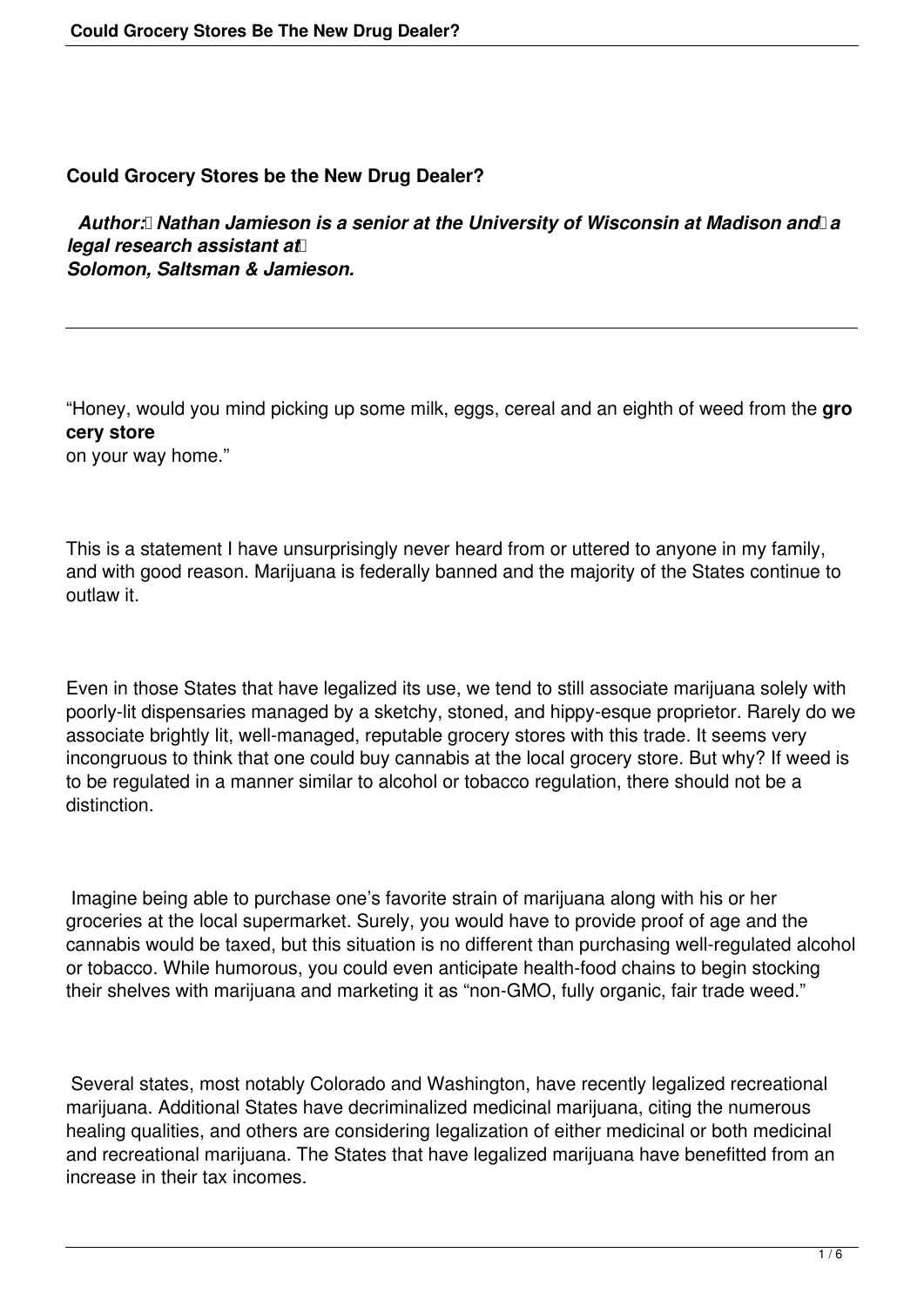Colorado, in 2015, saw almost a billion dollars of marijuana sales occur with approximately 135 million dollars of that figure headed towards State coffers in the form of excise and sales taxes along with other local fees. [1] This figure heartily trumps the State's alcohol tax income by approximately 30 million dollars and amounts to an approximate 35% increase from the previous year's intake of marijuana taxes. [2]

 The State of Washington expects to collect in 2016 even more money t[han](file:///C:/Users/cmowry/AppData/Local/Microsoft/Windows/Temporary%20Internet%20Files/Content.Outlook/G9H4A3IT/Marijuana%20Article%20(3)%20-%20by%20Nathan%20Jamieson.docx#_ftn2) Colorado has. Marijuana taxes, at a revamped rate of 37% conferred upon consumer, are anticipated to represent approximately 154.6 million dollars. It can therefore be inferred that retailers are expected to move \$417.83 million worth of pot, before taxes included. This figure is further expected to increase year by year. [3] With marijuana's astounding potential for profit, it seems likely maverick as well as conservative national grocery and other multi-unit, multi-State operators will want a piece of the action.

 This conclusion seems further inescapable once one considers the degree to which these national operators are well-placed to enter this arena. These multi-State, multi-unit operators already have the capital required, the physical stores built, the lobbying in place, the regulatory lawyers retained, the employees trained to be responsible retailers of restricted goods, and the institutional mechanisms developed in order to ensure proper and quality-controlled product. In other words, it may be a no-brainer from the profit-seeking perspective.

 So could this imaginary experience become the reality in those States where marijuana is now considered legal at least at the State level? At this point, the answer is a resounding "No".

 Firstly, marijuana remains federally illegal. Marijuana and its growth, cultivation, selling, possession, giving away, as well as its consumption, are expressly outlawed by the Federal Government of the United States of America. Therefore, those engaging in, shall we call it the marijuana market, are still violating a federal law even though they may be fully compliant with their respective State rules. The current administration has expressed a position of non-enforcement, yet there nevertheless remains minimal enforcement; and, it is unknown what the next Presidential administration will do in this regard. Conformance with State law provides no shield against a federal prosecution. These State laws do, however, regulate how the sale of marijuana will take place.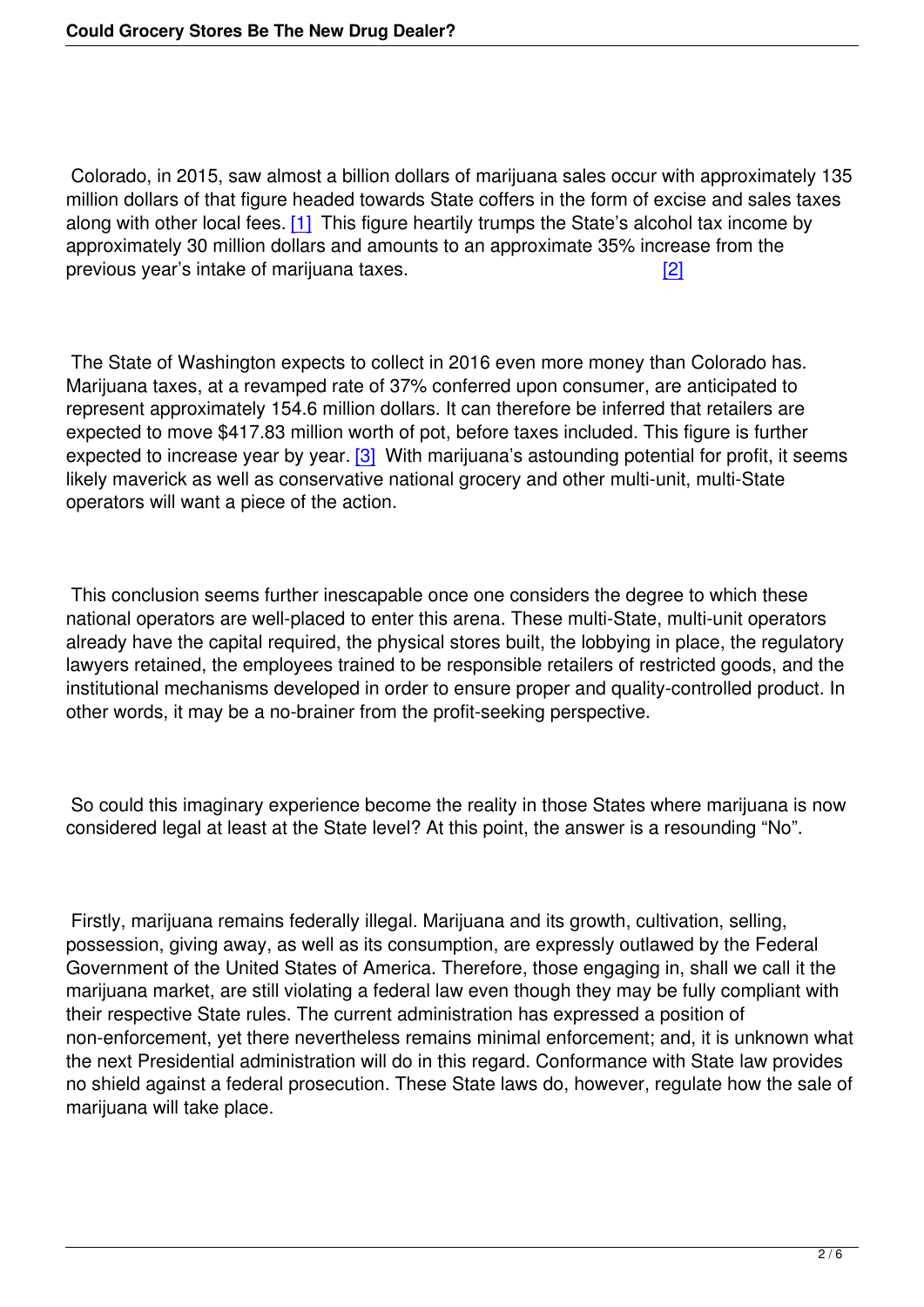Colorado and Washington have both adopted Statutes and promulgated rules that effectively prohibit a grocery store or major retailer of any kind from entering the trade. Currently, a marijuana retailer in both States is exclusively restricted to only selling marijuana and marijuana paraphernalia. The retailer may not sell any other item, besides those two above. As an exemplar, Colorado Revised Statute 12.43.407 (7)(a), in pertinent part, provides that

 "A licensed retail marijuana store may only sell retail marijuana, retail marijuana products, marijuana accessories, non-consumable products such as apparel, and marijuana related products…, but shall be prohibited from selling or giving away any consumable products…"

Washington's law on point, Statute 69.50.367, is substantively similar. Such a limiting prohibition, however, conflicts with each State's mantra that marijuana is to be regulated like alcohol.

 This is not simply an adage oft repeated. In fact, Colorado's State Constitution expressly enumerates that marijuana regulation ought to be similar to alcohol regulation. Section 16 of Article XVIII of its Constitution expressly reflects this mandate, declaring that "…the People of the State of Colorado further find and declare that marijuana should be regulated in a manner similar to alcohol…" In Washington, the enforcing administrative agency is in fact named the *State Liquor and Cannabis Board* (see Washington Statute 69.50.345), further reflecting that marijuana can, should, and is being regulated in a manner similar to alcohol.

 Yet, alcohol regulation in general allows for off-sale licenses to be granted to grocery stores. While the subtleties of liquor law vary State to State and municipality to municipality, this generality holds up. Many States do indeed allow grocery stores to be licensed. This includes California, Nevada, Arizona, New Mexico, Wyoming, North Dakota, South Dakota, Missouri, Wisconsin, Illinois, Michigan, Arkansas, Indiana, Ohio, Connecticut, and Maine, among other States [4].

  [W](file:///C:/Users/cmowry/AppData/Local/Microsoft/Windows/Temporary%20Internet%20Files/Content.Outlook/G9H4A3IT/Marijuana%20Article%20(3)%20-%20by%20Nathan%20Jamieson.docx#_ftn4)ashington and Colorado are, nonetheless, a little unique. In Washington, beer and wine are allowed to be sold by a grocery store pursuant to Washington Revised Statute 66.24.360. Liquor sales, however, are allowed in stores that exclusively sell liquor. In Colorado, grocery stores are also only allowed to sell beer and wine.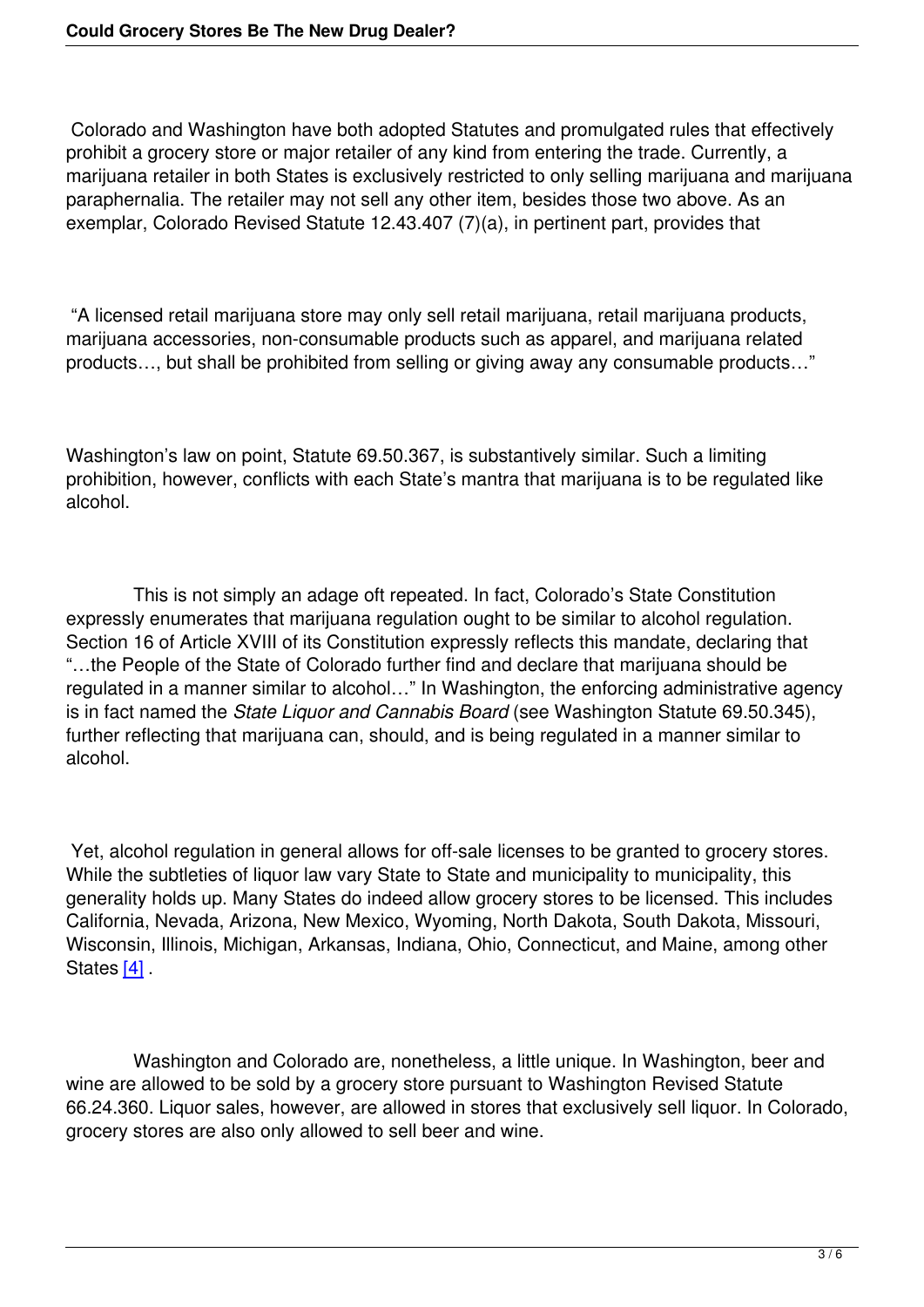Despite these limitations, it should be highlighted that grocery stores are still very much allowed to enter the alcohol trade in Washington and Colorado, albeit with only beer and wine, unlike the outright grocery store prohibition of each States' marijuana regulations. They nevertheless showcase that different regulations may be applied to different types of retailers, as the respective State Legislatures feel appropriate. If marijuana is truly to be regulated like alcohol, it would seem appropriate that grocery stores in Washington and Colorado should still be allowed to enter the trade, just subject to specific legislation that the respective constituents feel appropriate.

 In general, moreover, grocery stores are often preferred to liquor stores by regulators, rightly or wrongly, as the more responsible and reputable retailer of such restricted goods. Many regulators appreciate that grocery stores sell mostly non-vice products, ie. groceries and sundries, in addition to alcoholic ones. Regulators generally consider major grocery stores, unlike smaller single unit type liquor stores, to have more effective mechanisms and systems in place, including ID scanners and well-trained employees, to prevent underage sales and/or sales to overly and obviously intoxicated minors or adults.

 So the question now becomes how to make this a reality. Of course, whether privately or publicly owned, multi-unit, multi-State operators will be reticent to envelop themselves in anything that rests on murky legal footing, especially considering the potentially devastating impact of a federal prosecution of the company and/or its executives. Pursuant to Section 812 of the Controlled Substances Act, marijuana is considered a Schedule 1 narcotic, and thus its use, consumption, manufacture, and distribution is illegal (See Section 841 of Controlled Substances Act).

 As a result, marijuana will either need to be downgraded to a different Schedule of narcotic, thereby allowing some degree of use, or removed entirely from the listed Schedule of controlled substances. Fortunately, while Congress can opt to amend the law, Congressional action is not the only way to do so. In fact, the Attorney General is expressly authorized by Statute to do so. He or she may promulgate a rule, dependent upon sufficient and supporting evidence of course, reclassify marijuana, either removing a substance from the list or upgrading or downgrading its current classification as a Schedule 1 Substance (See Section 812 of Controlled Substances Act).

 Major retail operators, unlike most of the current marijuana proprietors, have the lobbying clout needed to affect change federally. Many already belong to powerful lobbying organizations.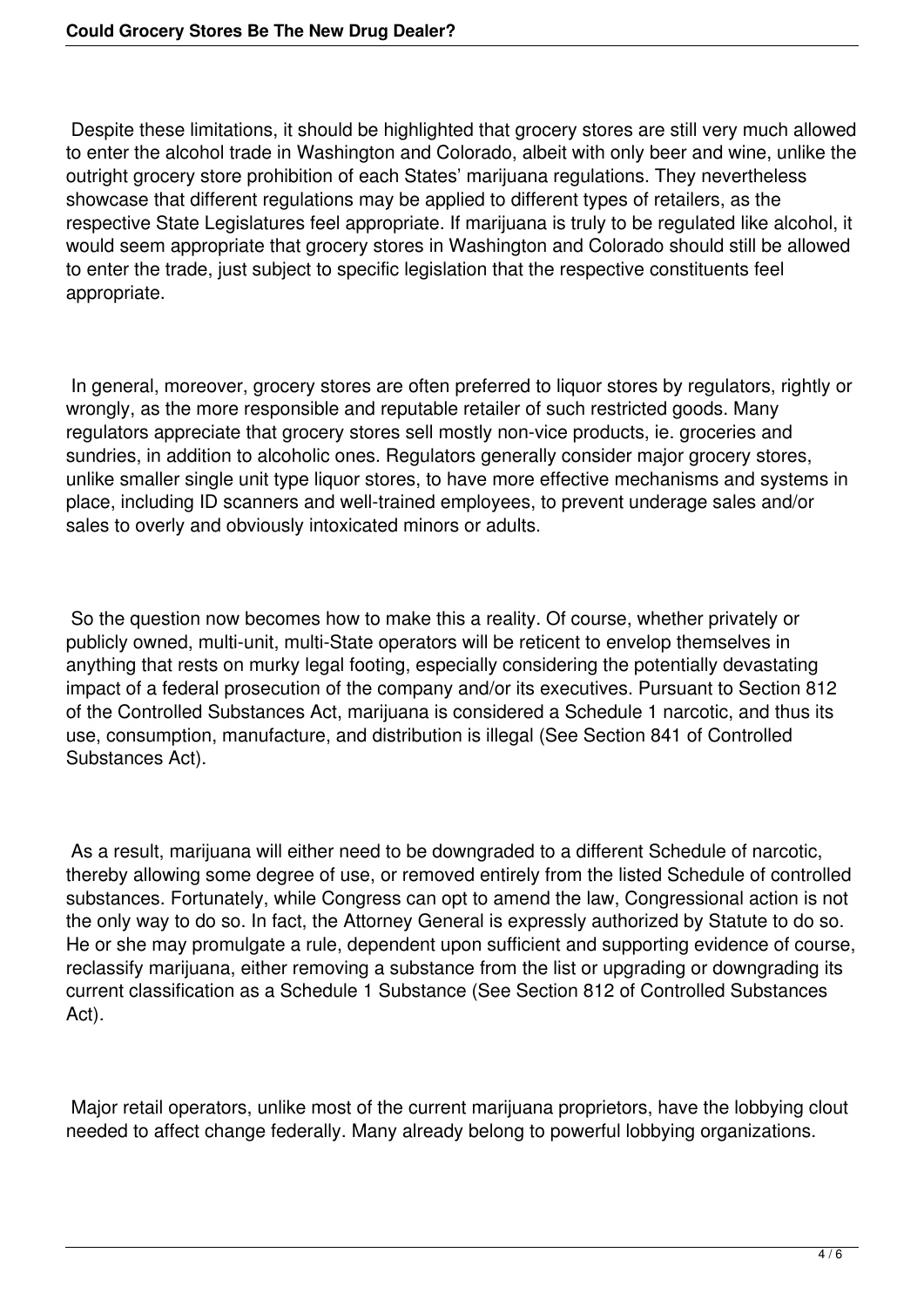The political feasibility of this may not be that distant. The negative connotation of marijuana seems to be rapidly disappearing. According to a Gallup poll conducted between October 7 and 11 of 2015, 58% of Americans believe that "the use of marijuana should be made legal." [5]

 Within the legalization mantra, there are political rationales that both progressives and conservatives will be able to support. For progressives, this has, unsurprisingly, long been a cause of wide support. For conservatives, this is a State's rights issue first and foremost. Conservatives may see this issue as a privilege that should be relegated to the desire of a State's electorate. If or when the Federal Government revokes marijuana's status as a Schedule 1 Narcotic, the next step will be to amend the State Statutes so as to allow marijuana to be sold along with other, consumable goods.

 Lawful marijuana cultivation, sales, and use is becoming a reality, and most likely sooner rather than later. Through industry lobbying, amendment of federal and State statutes, and proactive regulations, grocery stores and other major retailers may soon be allowed to sell marijuana. When that happens the bottom line of profits for these multi-unit multi-State operators are likely to soar. And I will be able to call my mother and say the unthinkable ….

"Mom, we're running low on weed and cookies. Would you mind picking some up at Gelson's."

*This article was to the best of our knowledge correct at the time it was written, but laws change continuously so no one should rely on what is written in this article as the current state of the law. The reader should always consult a practicing lawyer for an evaluation of how the current law affects any particular factual situation at the time when it occurs.*

**Author:** Nathan Jamieson is a senior at the University of Wisconsin at Madison and a legal